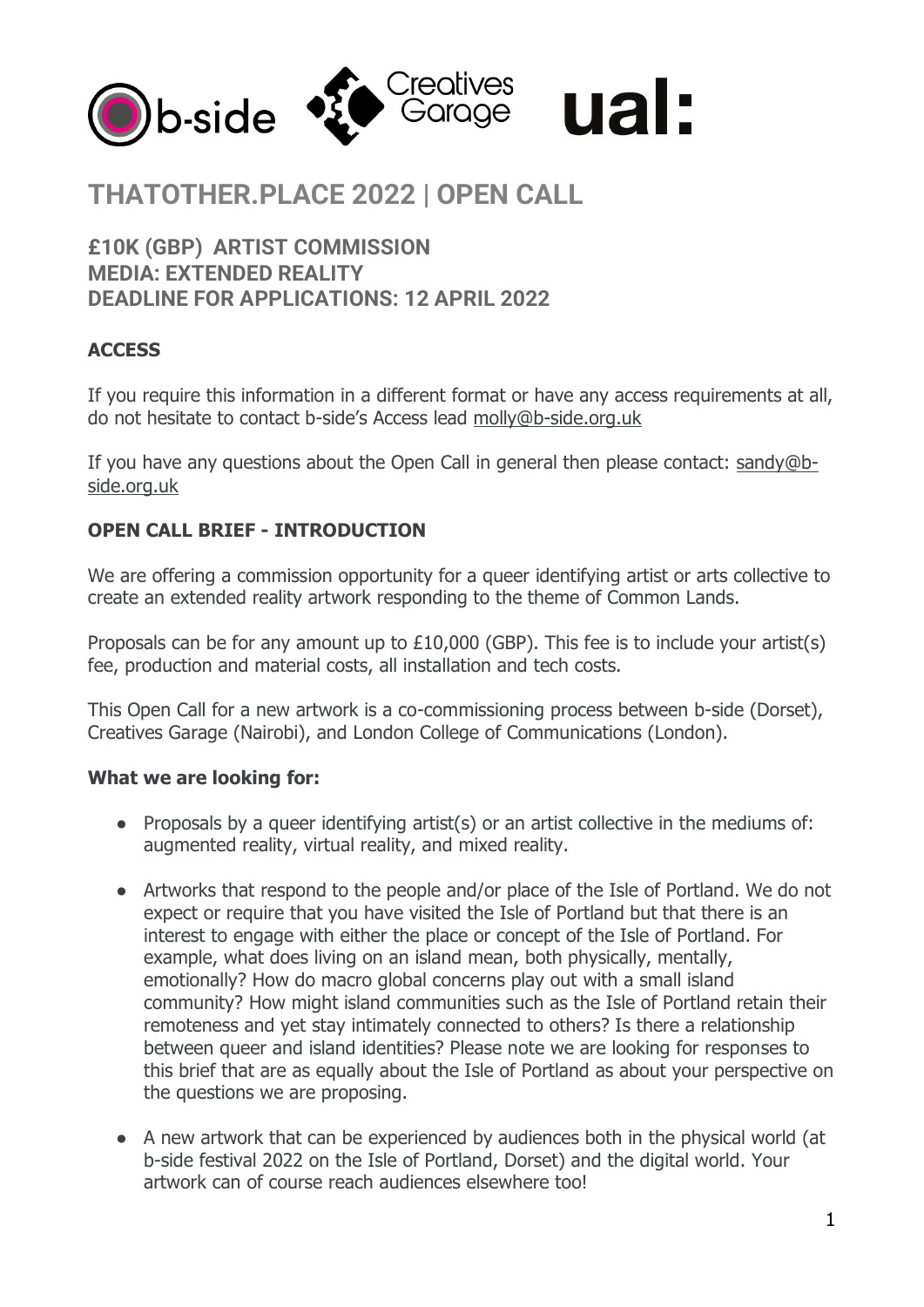- We are excited to understand how your artwork engages audiences. We are therefore keen to understand how your proposal considers the user/viewer experience of - or even interaction with - your artwork. We are keen for you to take into account audiences that might have limited broadband speeds when trying to access any online components of your artwork. In general, we are very keen to ensure this artwork considers accessibility of a diversity of people.
- We expect that all artworks will be ready to be viewed for the b-side festival which runs from the 8th - 11th September 2022, both on the Isle of Portland and online.
- We are requesting the selected artist/artist collective join one online/or in person welcome session with all b-side's 2022 Festival artists and communities in June 2022. And that the selected artist/artist collective gives an online/or in person artist talk or question and answer session during b-side Festival 2022.
- All commissioning partners are committed to minimising our environmental impact. We encourage you to consider the carbon footprint related to the production, materials, installation, and any activities as part of your project proposal.

# **Who the opportunity is for:**

- An individual artist or an artist collective. If you are applying as an artist collective you don't need to be formally incorporated but you will need to have a bank account that we can pay into on behalf of the collective. And we will need you to nominate one contact person within the collective who has overall responsibility for the artist agreement (including budget and timelines).
- An artist or artist collective from:

#### **Algeria, Argentina, Bangladesh, Brazil, China, Colombia, Egypt**, **Ghana, India, Indonesia, Iraq**, **Jordan, Kenya**, **Lebanon, Malaysia, Mexico, Morocco, Myanmar, Nepal, Nigeria**, **Occupied Palestinian Territory, Pakistan, Peru, Philippines**, **South Africa, Sudan**, **Thailand, Tunisia, Turkey**, **Ukraine, and Vietnam.**

You do not have to be living in the country you are from when applying. For example, you could be a Kenyan artist living in the UK and be eligible to apply.

- A queer identifying artist or artist collective. We understand this is a broad and expansive term. For this Open Call we are offering a commission for an artist or artist collective who identifies as Lesbian, Gay, Bisexual, Intersex, Asexual, Pansexual, Non-Binary, Bigender, Genderqueer, Transgender, Queer.
- An artist or artist collective who would like to make a work that might not be able to be made in their own country. The medium of extended reality and the exploration of digital worlds, as well as exhibiting on the Isle of Portland, is therefore useful for freedom of expression, queerness, and creativity.
- We deeply value diversity and are working to make our application and commissioning process accessible to all. We welcome proposals from those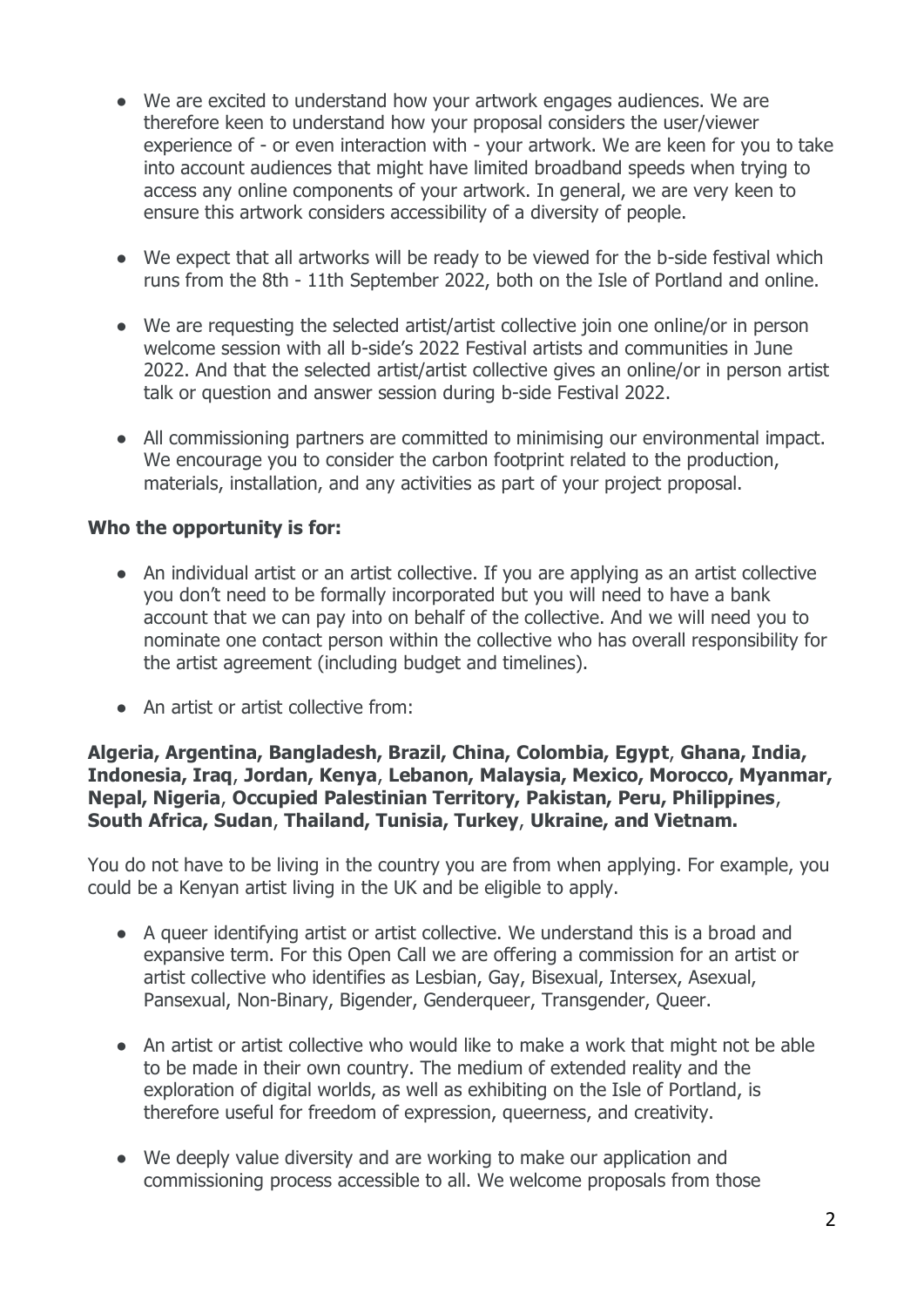currently underrepresented in the arts and particularly from disabled artists. We will endeavour to work with artists to mitigate barriers to making their work for the festival. We welcome access documents from artists at any stage of the process. Some more info on access documents<https://www.accessdocsforartists.com/>

• If there is to be an online component to your work, it can be hosted at [www.ThatOther.Place](http://www.thatother.place/) You are welcome to use this domain name and platform in any way you like, or not at all.

### **CONTEXT**

b-side is a festival and arts organisation based on the Isle of Portland, Dorset, UK. The island is the beating heart that inspires b-side's work, but our projects and opportunities extend way beyond its boundaries. Our next festival, b-side 2022, is taking place from the 8th - 11th September 2022.

Our curatorial theme is 'Common Lands'. The Isle of Portland becomes a microcosm to explore relationships to and with land. We invite international artists, island residents, and creative researchers to create projects inspired by our environmental commonalities: climate justice, biodiversity, erosion. As well as our human commonalities: migration, displacement, land ownership.

ThatOther. Place is both a programme and a proposition to 'Common Lands'. Is our current land adequately hosting everyone? Does this land have the resources needed to embrace our commonalities and our differences? ThatOther. Place becomes a testing ground - a playground - to explore new worlds and ways we might live together.

ThatOther.Place 1.0 was created and developed by Creatives Garage, a queer led arts collective based in Nairobi Kenya. The team created a parallel online world to the Isle of Portland. The world, Creatives Garage tells us, was discovered by a group of miners when they were working in Portland's famous stone quarries - they heard music and laughter coming through the thick stone walls. Creatives Garage's ThatOther.Place is a world full of radical love and care, it is a place that successfully utilises creativity to challenge racism, homophobia, and gender based violence. You can view their world here: **[www.creativesgarage.org/that-other-place](https://www.creativesgarage.org/that-other-place)**

ThatOther.Place 2.0 now invites queer identifying artists and/or arts collectives from the following countries (either citizens of these countries or citizens of these countries living elsewhere) to create a new extended reality artwork which will be exhibited during b-side festival 2022.

**Algeria, Argentina, Bangladesh, Brazil, China, Colombia, Egypt**, **Ghana, India, Indonesia, Iraq**, **Jordan, Kenya**, **Lebanon, Malaysia, Mexico, Morocco, Myanmar, Nepal, Nigeria**, **Occupied Palestinian Territory, Pakistan, Peru, Philippines**, **South Africa, Sudan**, **Thailand, Tunisia, Turkey**, **Ukraine, and Vietnam.**

**The below outlines full details on how to apply for this Open Call.**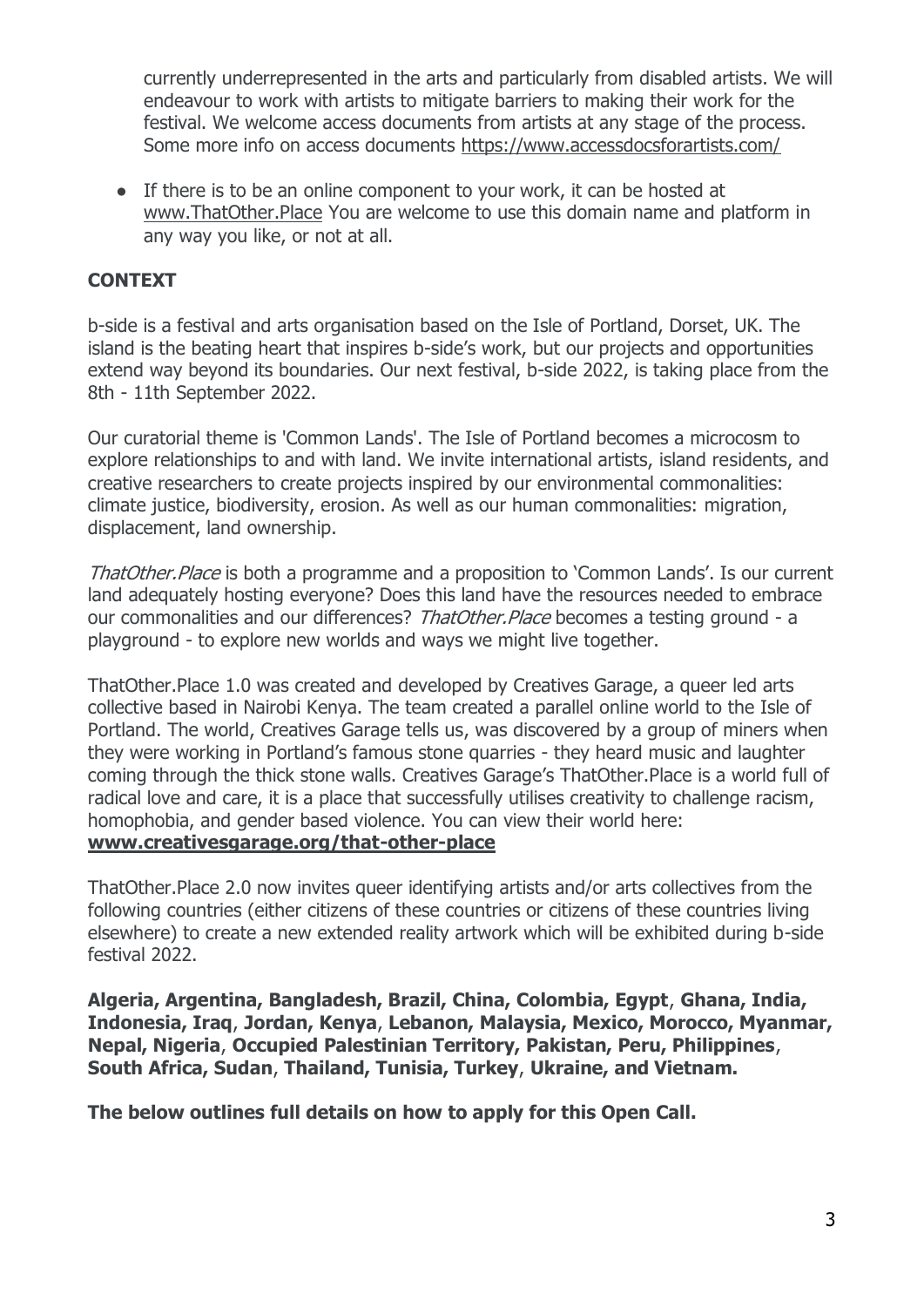# **HOW TO APPLY**

Applications must be made online via this Curatorspace applications portal [APPLY HERE](https://www.curatorspace.com/opportunities/detail/that-other-place--digital-open-call/6177)

If the brief outlined above aligns with your artistic practice and you would like to submit a proposal, please complete the online application form OR submit a video/audio recording supplying the following information (more info on this below):

- A brief summary of your/your arts collective's idea (approx. 200 words or 1.5 min video/audio recording)
- A detailed description of your/your arts collective's idea (up to 1,000 words or 7min video/audio recording)
- A summary of your/your arts collective's practice (approx. 500 words or 4 minutes video/audio recording)
- How you envisage audiences engaging with the work you are proposing (approx. 500 words or 4 minutes video/audio recording)
- How your proposed artwork will be experienced on the Isle of Portland and at bside Festival, 8th - 11th September 2022. (approx. 500 words or 4 minutes audio/video recording)
- Any technical support you/your arts collective's will need to show your work at bside Festival 2022.
- Amount you/your arts collective's are applying for and a budget breakdown showing how the funds will be spent. **Budget headings: Artist Fee / Materials and/or Technology / Installation costs on the Isle of Portland / Other**
- Images or weblinks illustrating your/your arts collective's proposal and/or previous work.
- Kindly note, on the application form you/your arts collective will be asked a few details about you in relation to the country you are from/applying from and how you/your arts collective identifies.

# **IF YOU WOULD PREFER TO SUBMIT YOUR PROPOSAL BY VIDEO/AUDIO**

As well as written proposals, we can also accept audio and video responses too.

If you want to submit your proposal via video or audio, please record your video/ audio responses and save each short video on Youtube/Vimeo/ Google Drive/Dropbox, and then add the link to the video within the Curatorspace form (where the text response would usually go). The questions which you should answer in your recording are listed above. Please remember to include any password for password protected links.

If you cannot make an application on the online portal CuratorSpace then please contact [molly@b-side.org.uk](mailto:molly@b-side.org.uk) for alternative options.

# **EQUALITY MONITORING**

We are collecting information from artists applying for this opportunity for reporting purposes to funders and to find out who we are reaching and who is missing. You will find these questions in the Curatorspace application form.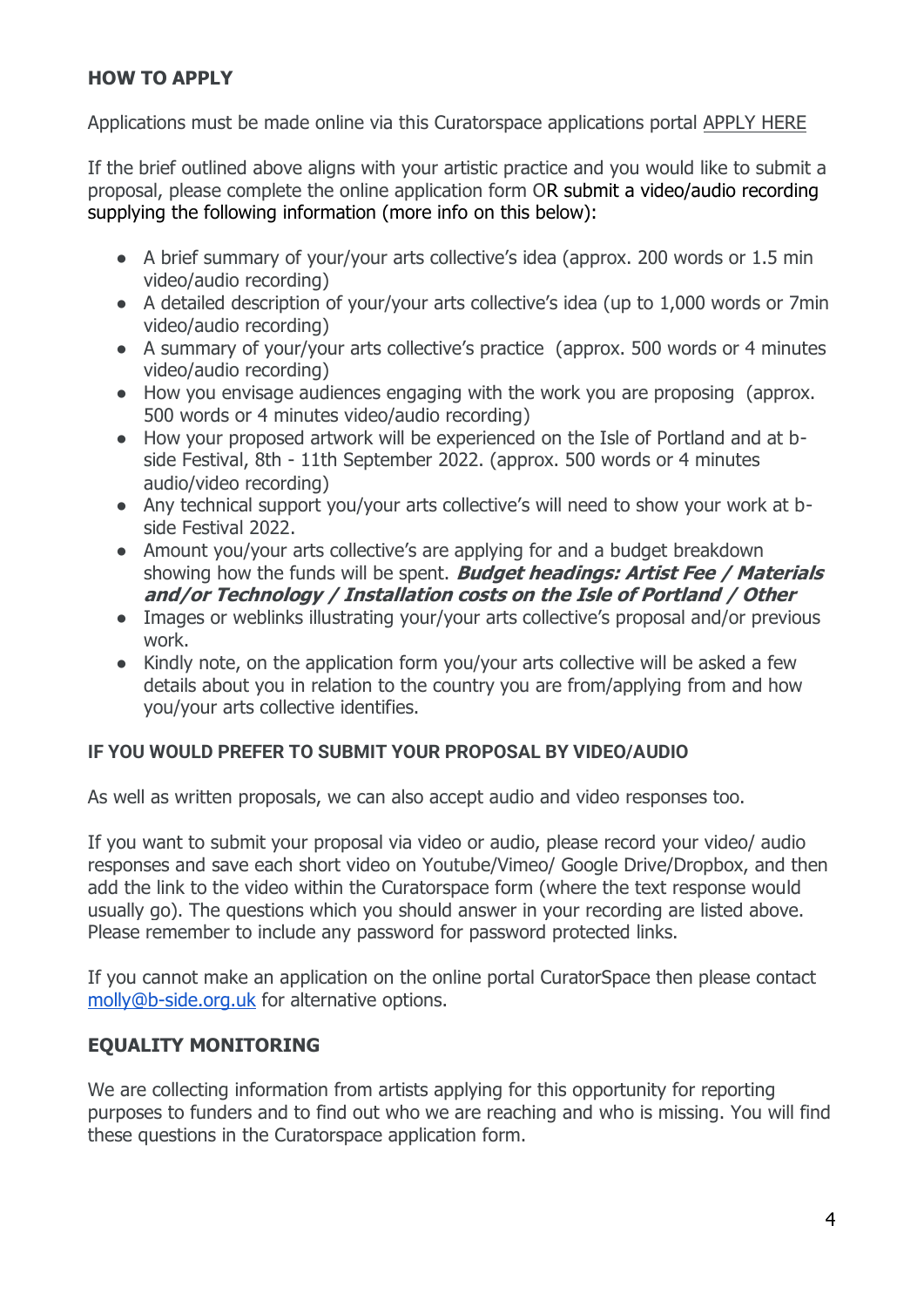### **PROPOSAL TIMELINE**

| Open Call Live                     | Tuesday 8th March 2022             |
|------------------------------------|------------------------------------|
| All proposals due by               | 9am BST, Tuesday 12th April 2022   |
| Shortlisted artists notified by    | Wednesday 20th April               |
| <b>Interviews</b>                  | Monday 25th and Tuesday 26th April |
| Notification of Outcome and Artist | Friday 29th April                  |
| Agreement                          |                                    |
| Creation of Art                    | 1st May - 31st August 2022         |
| Work ready for sharing             | End of August 2022                 |
| b-side Festival dates              | 8 - 11 Sept 2022                   |
| Feedback and reflection session    | Week of 19th September 2022        |

Please note:

- Artists will be selected on the basis of their initial proposal and will then have further opportunity to research and develop the final work if they are selected.
- There will be an opportunity for support from partners, London College of Communications and Creatives Garage, in the form of consultancy on UX (user experience), content production, and technical guidance.
- All applications will be acknowledged on receipt.
- All unsuccessful applications will be notified at earliest opportunity.
- We regret due to our limited team capacity it is not possible to give feedback to all unsuccessful applications however we aim to give feedback to all shortlisted applicants that are selected to interview.

# **ABOUT THE COMMISSIONING PARTNERS**

**b-side** commissions site-responsive work for public spaces on the Isle of Portland, Dorset (UK) revealing aspects of the island, its environment and communities that are often overlooked. We commission artworks that speak to this magical place, and to our island's relationship to elsewhere. We commission work that is thoughtful, maverick, subversive, poetic or just simply delicious looking. The artworks we commission come together over a 4 day period, every September. Check out our website to see more about what we do, how we work, and also more about the magical Isle of Portland [www.b-side.org.uk](http://www.b-side.org.uk/)

**Creatives Garage** is an arts organization based in Nairobi Kenya. We conceptualize, create, and distribute content fed by African narrative. We film scripts written by undiscovered talent, publish books by revolutionary women, host art exhibitions, record and distribute podcasts and music. We also develop tools that embrace emerging and existing tech to build the Kenya Creative community.

Creatives Garage focuses majorly on being a creative agency that will focus on creating strategic engagement in culture collateral and processes with creative brand audiences. We will strive to be the only art society in Kenya that promotes the use of art to showcase the interconnection of various aspects in human activity to relay emotions, struggles and inspire the society to cope and overcome the society's challenges.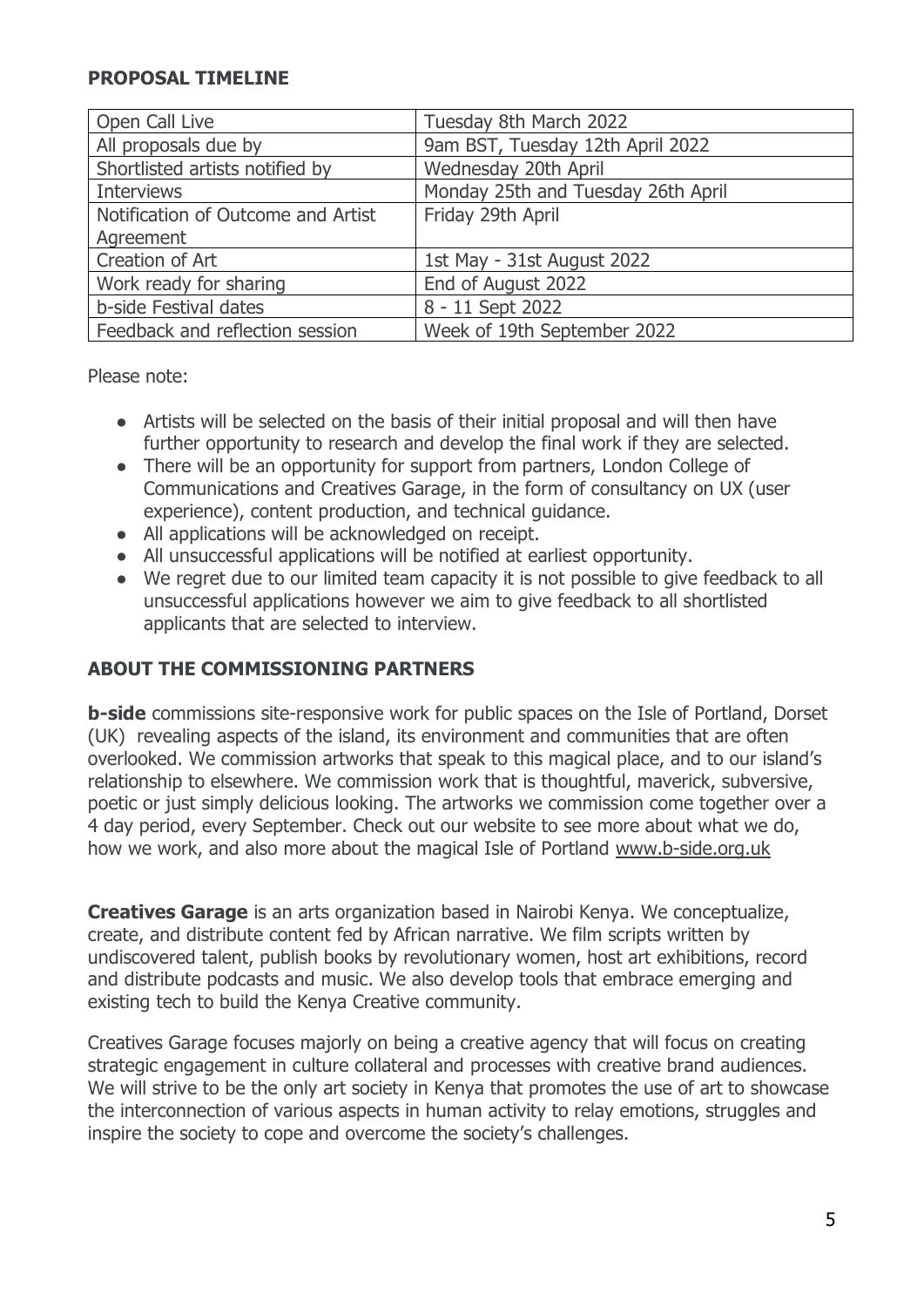**London College of Communication (LCC)**, is a pioneer in creative communications education. Part of University of the Arts London (UAL) its Design School is a multidisciplinary community of internationally recognised educators, researchers and practitioners.

# **FURTHER INFORMATION ON B-SIDE FESTIVAL 2022**

- b-side takes place over a four day period with installations and events at a number of locations across the Isle of Portland - a tied island based off the South coast of Dorset, in England.
- New artworks/commissions form the core programme of b-side with artists also contributing to talks and other events prior to or during the festival.
- Proposals for artworks and interventions are temporary. We are interested to see if the work you propose is also site responsive to somewhere on the Isle of Portland, and we list below a selection of sites on the island as well as further research links that may be of interest to you.
- We welcome proposals that involve working with Isle of Portland residents and festival visitors as individuals or groups for more intimate, reflective artworks and interactive encounters.
- Proposals should be for new work but may be part of a larger or on-going project.
- We expect artworks to have a presence throughout b-side festival 2022 or if event based to include a number of performances or audience opportunities.
- Applications are invited from artists/arts collectives at any career stage.
- This commission offers up to £10,000 to make work for the b-side 2022 festival. This covers the artist(s) fee and all costs including all materials for production, installation and deinstallation of work online and on the Isle of Portland.
- Applicants are welcome to bring additional funding from other sources to support their proposal if it is greater in ambition than our commission levels allow.
- The selected artist / artist collective must either be physically present or available online for the 4 days of b-side festival 2022. Past festivals have shown us that audiences and artists get much more out of the experience if the artist is present with their work and able to engage with visitors during the festival.
- If and where appropriate, the selected artist / artist collective will have access to curatorial support, installation assistance, venue/site facilitation. Artists will also have the opportunity of using our b-side shop front project space - 'Outpost', in Fortuneswell, on the Isle of Portland for use as private or public facing research, meeting or work space and engagement venue prior to the festival.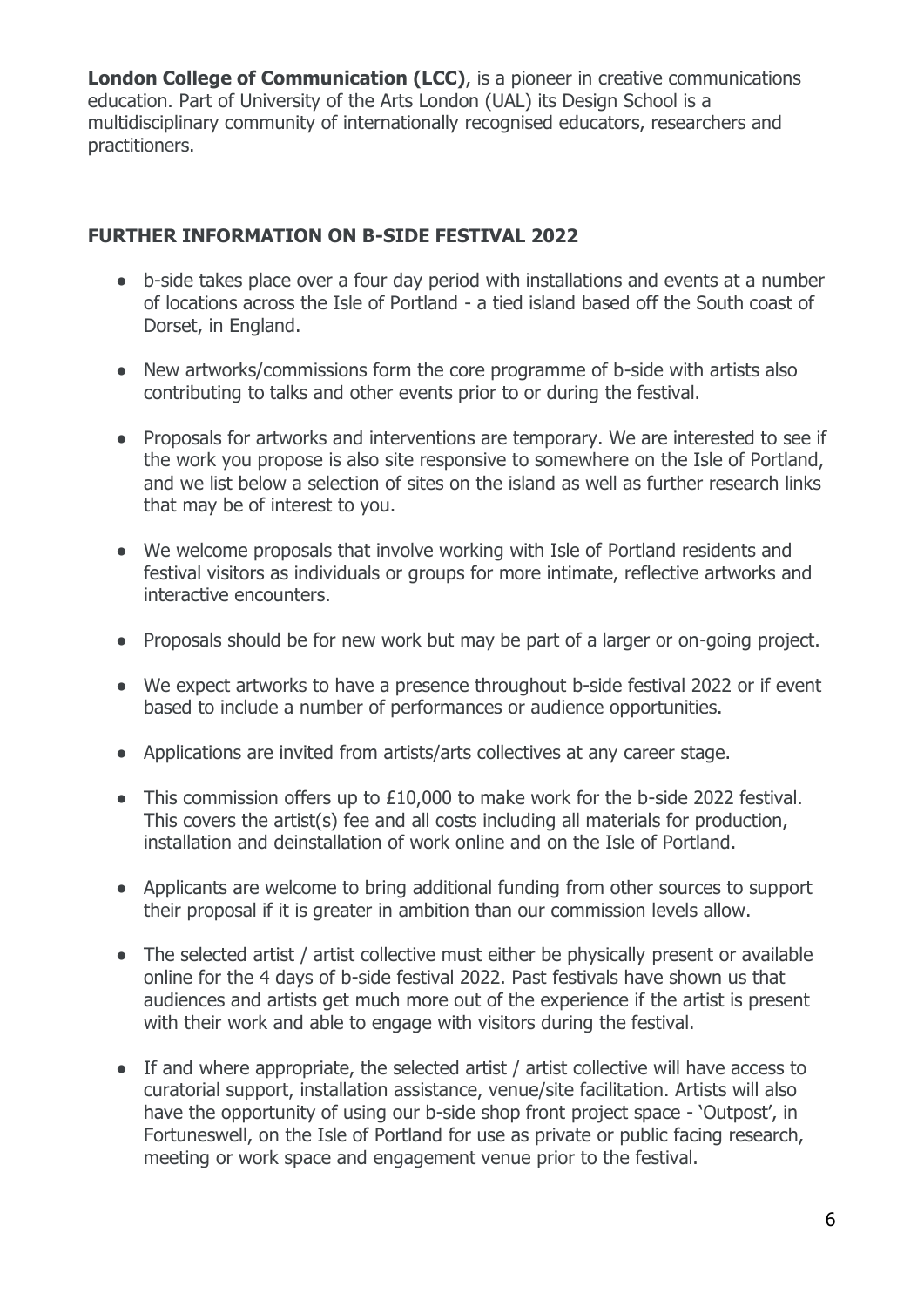### **FURTHER CONTEXT AND INFORMATION Information about the Isle of Portland, Dorset, UK**

Portland is a curious island with a very particular history and ecology offering huge scope for research and inspiration. Located in the South West of England just off the coast of Dorset and approached via a narrow causeway, this hulk of limestone, bounded by steep cliffs and treacherous seas is unlike anywhere else in Dorset. Prior to the first road bridge built in 1839 linking it to the mainland, it was an isolated agricultural community sustained by farming and fishing and with its own unique ways and customs. Many ancient land use and management practices continued long after joining the mainland. However Portland has been dramatically changed and influenced over the years by quarrying and military appropriation and secret experimentation, resulting in what is now widely regarded as an industrial landscape and economy. It is a small island just 1.7 miles across and 4 miles long, it's coastal edges subject to the forces of nature, eroded by the sea, landslips and rock falls, its interior removed by quarrying and mining. With an ever-increasing population, space is at a premium and land use contested. As policies of growth and the impact of climate change collide, the opportunities to develop a sustainable community are challenged. More recently tourism is seen as the growth industry, as former quarries are re-wilded as nature reserves and Portland's unique ecological, historical and leisure attractions are increasingly recognized by climbers, divers, walkers, bird watchers, naturalists, geologists and historians. Portland, as a community and place, encapsulates in miniature the characteristics of what is happening in a wider world context

# **ISLAND SITES AND RESEARCH LINKS**

These are just a few examples of sites and venues used for previous festivals as well as Information about Portland and its history and geology

# **High Angle Battery**

<http://www.portlandhistory.co.uk/verne-high-angle-battery.html> <http://www.geoffkirby.co.uk/Portland/690730/#HighAngle>

# **Chiswell Community Garden**

<http://www.portlandhistory.co.uk/chiswell-walled-garden.html>

### **The Esplanade and Quiddles café, Chiswell**

<http://www.portlandhistory.co.uk/chesil-cove.html> <http://www.geoffkirby.co.uk/Portland/680730/#Esplanade>

### **Fancys Farm**

<http://www.portlandhistory.co.uk/fancys-family-farm.html> [www.fancysfarm.co.uk](http://www.fancysfarm.co.uk/)

# **The Engine Shed**

<http://www.portlandhistory.co.uk/the-old-engine-shed.html>

# **The Stadium Bowl**

<https://www.portlandhistory.co.uk/portland-stadium-bowl.html> <http://www.geoffkirby.co.uk/Portland/695725/#Sports>